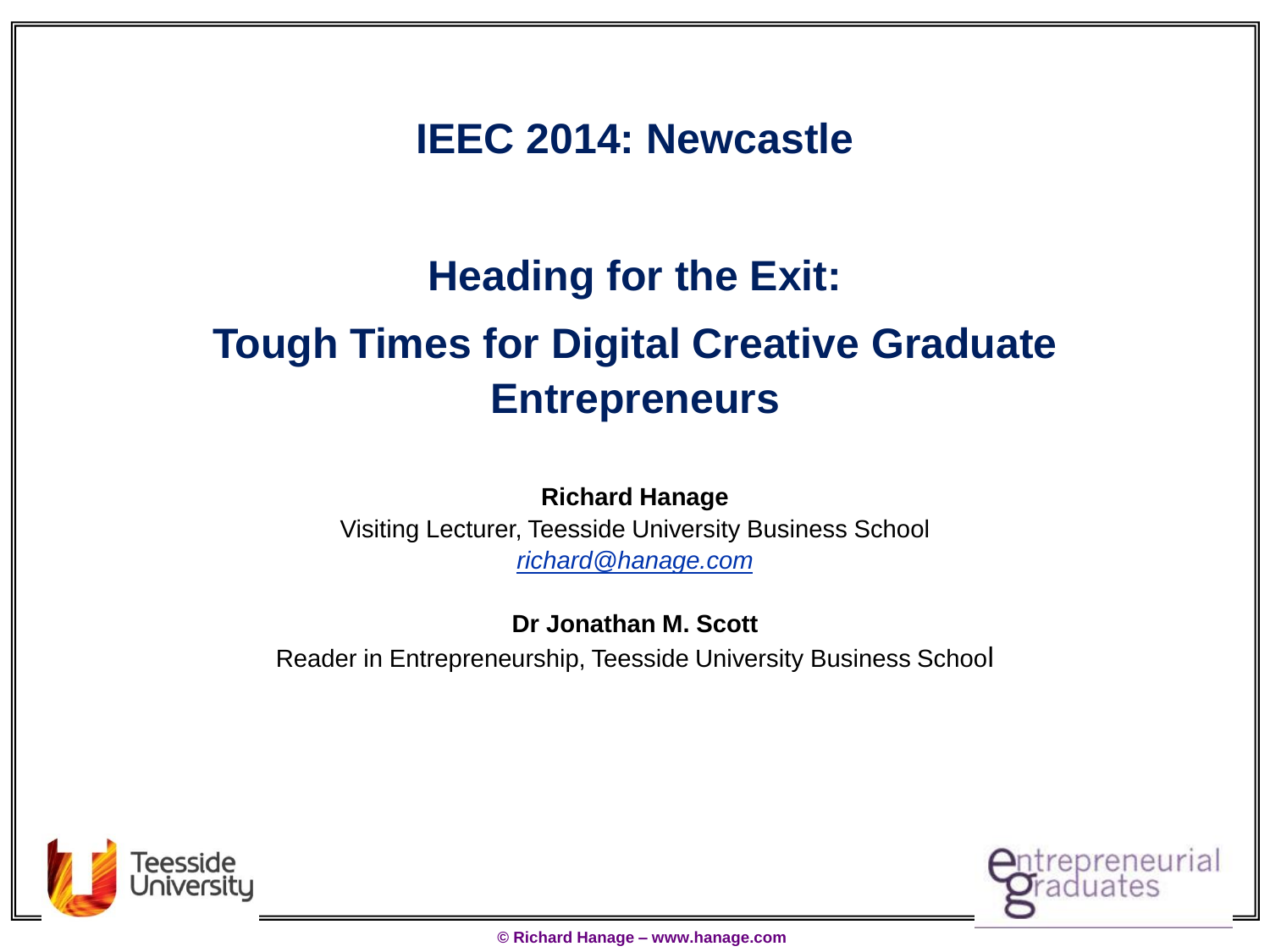## **Education + Engagement = Impact**

#### **Take seven creative graduates ……**

#### **Educate them:**

- Good quality BA (& MA) degree education.
- Almost no enterprise education.
- Good post-grad business start-up education.

#### **Engage with them:**

- Selected for extensive start-up support (cash & kind)
- Good business sector mentors
- Embedded in lively start-up community

#### **Observe the impact:**

- Seven 'failed' businesses and no serial entrepreneurship
- A few good career outcomes

#### **What happened? Why did it happen? What can we learn?**



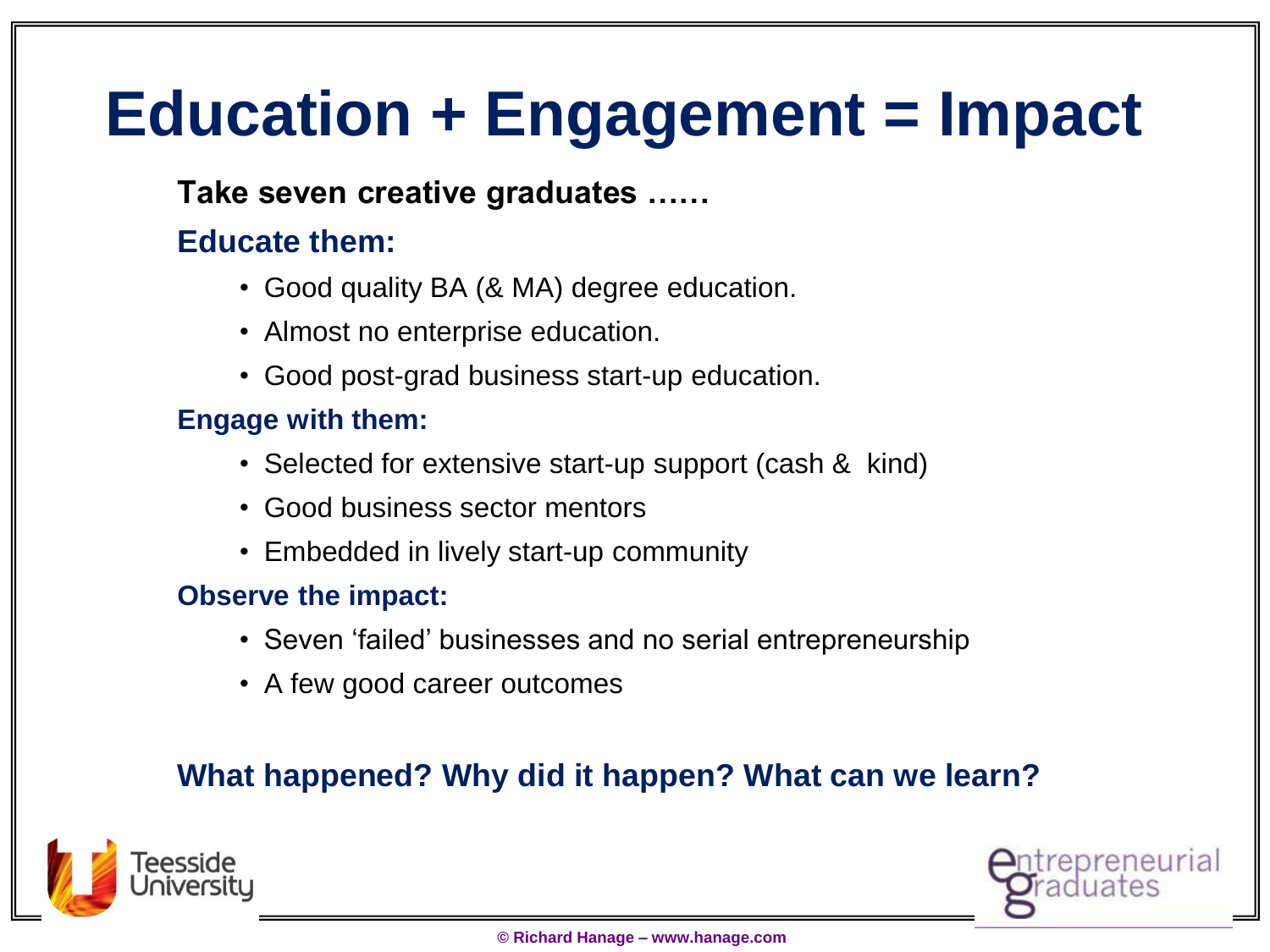### **Research Question and Approach**

#### **What happens to graduates with a creative degree when they try to start a digital-creative business on graduating?**

- Four year longitudinal study of 7 graduates, through 6-monthly in-depth semistructured interviews and periodic questionnaires (eg GET test, Learning Styles)
- A 'convenience sample' from my start-up workshops.
- All had been independently assessed as having 'promise of business success', but were young and lacked business experience.
- They had high levels of start-up support, eg DigitalCity Fellowships
- Interviews were recorded, videoed, transcribed, and analysed by topic. Also used business plans, tweets, Facebook, for some minor triangulation. No other contact.
- Researcher tried to be a 'disinterested observer', but inevitably influenced the participants' thoughts and actions, through the questions asked.



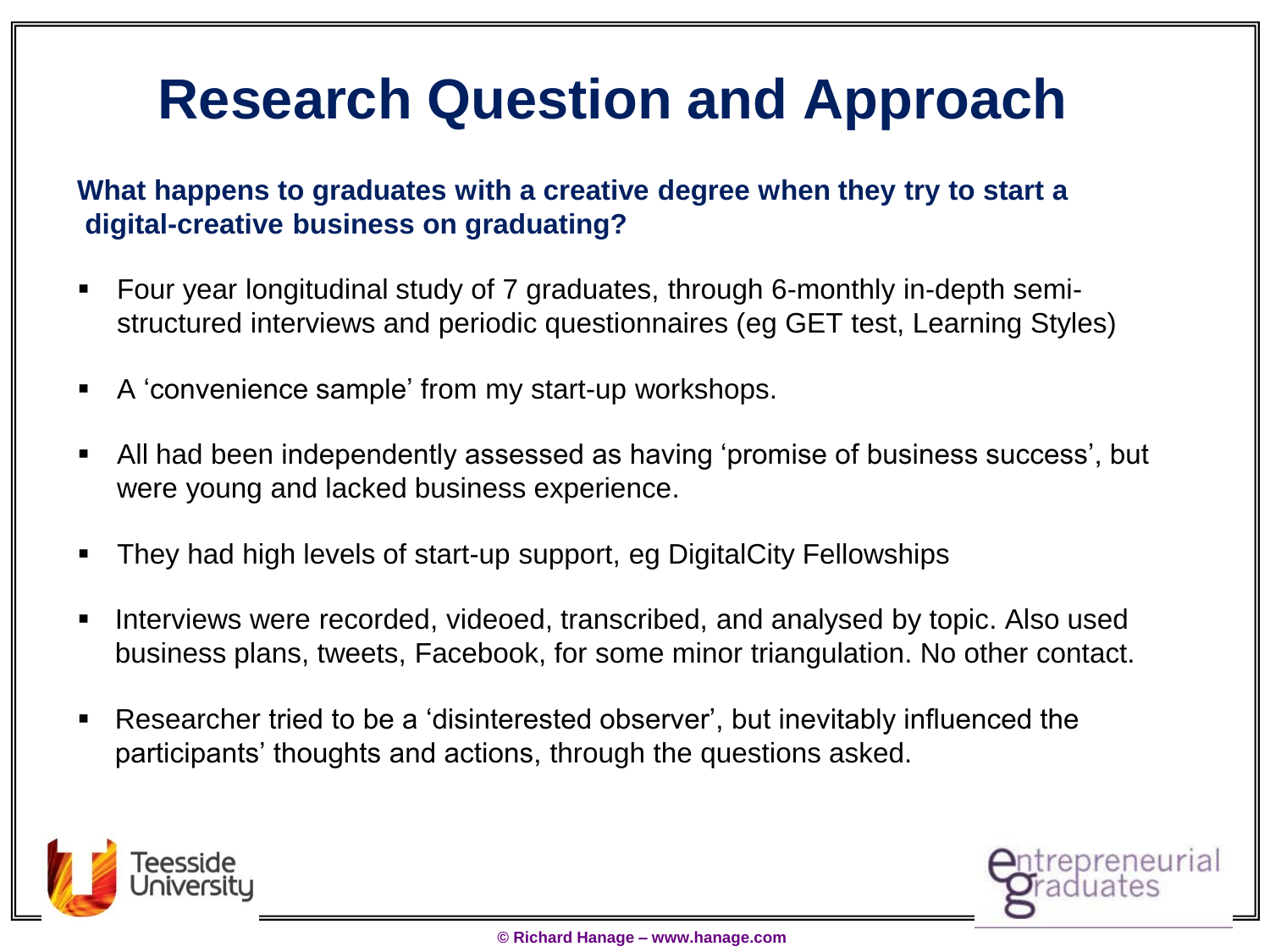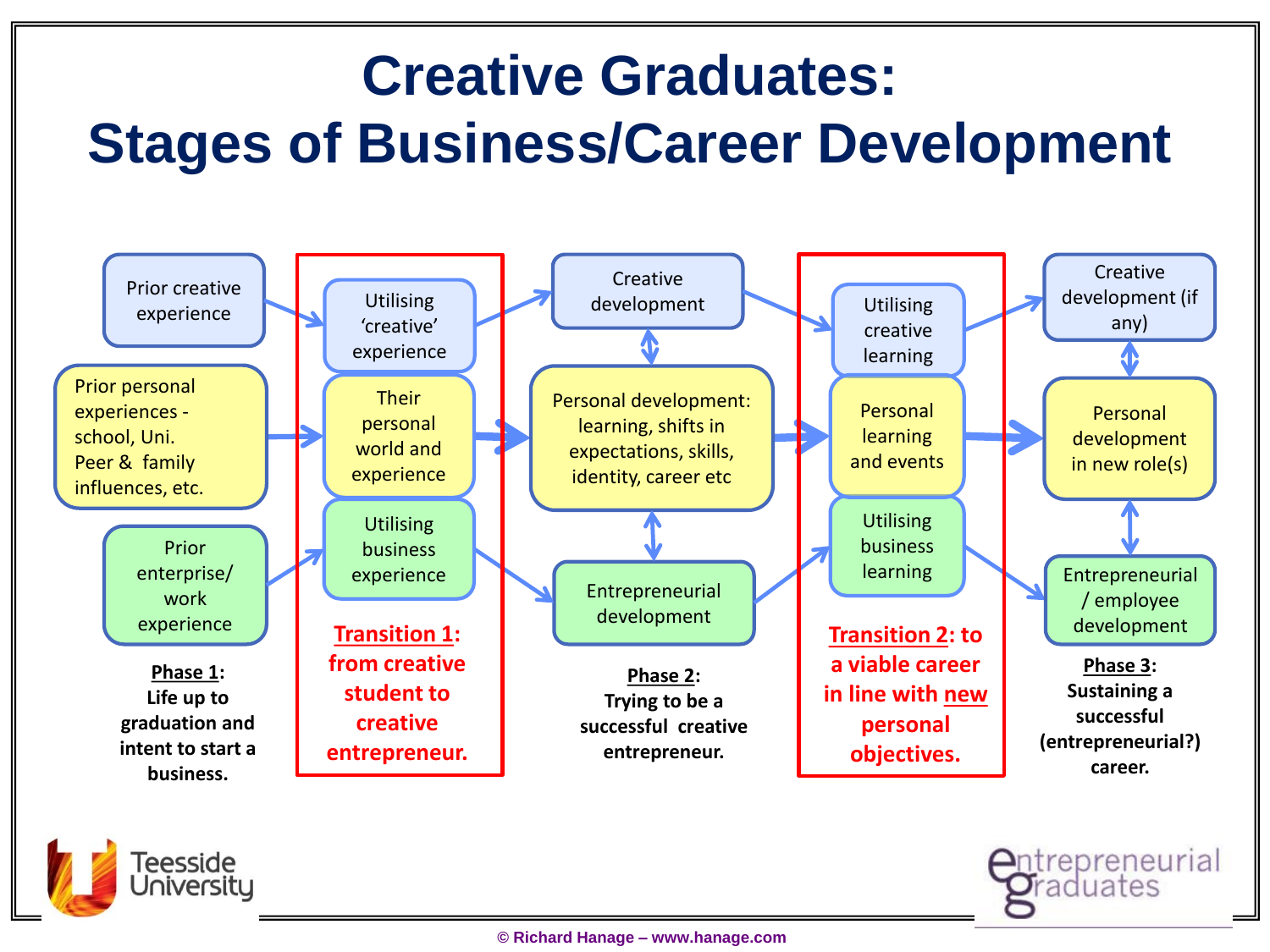

**<sup>©</sup> Richard Hanage – www.hanage.com**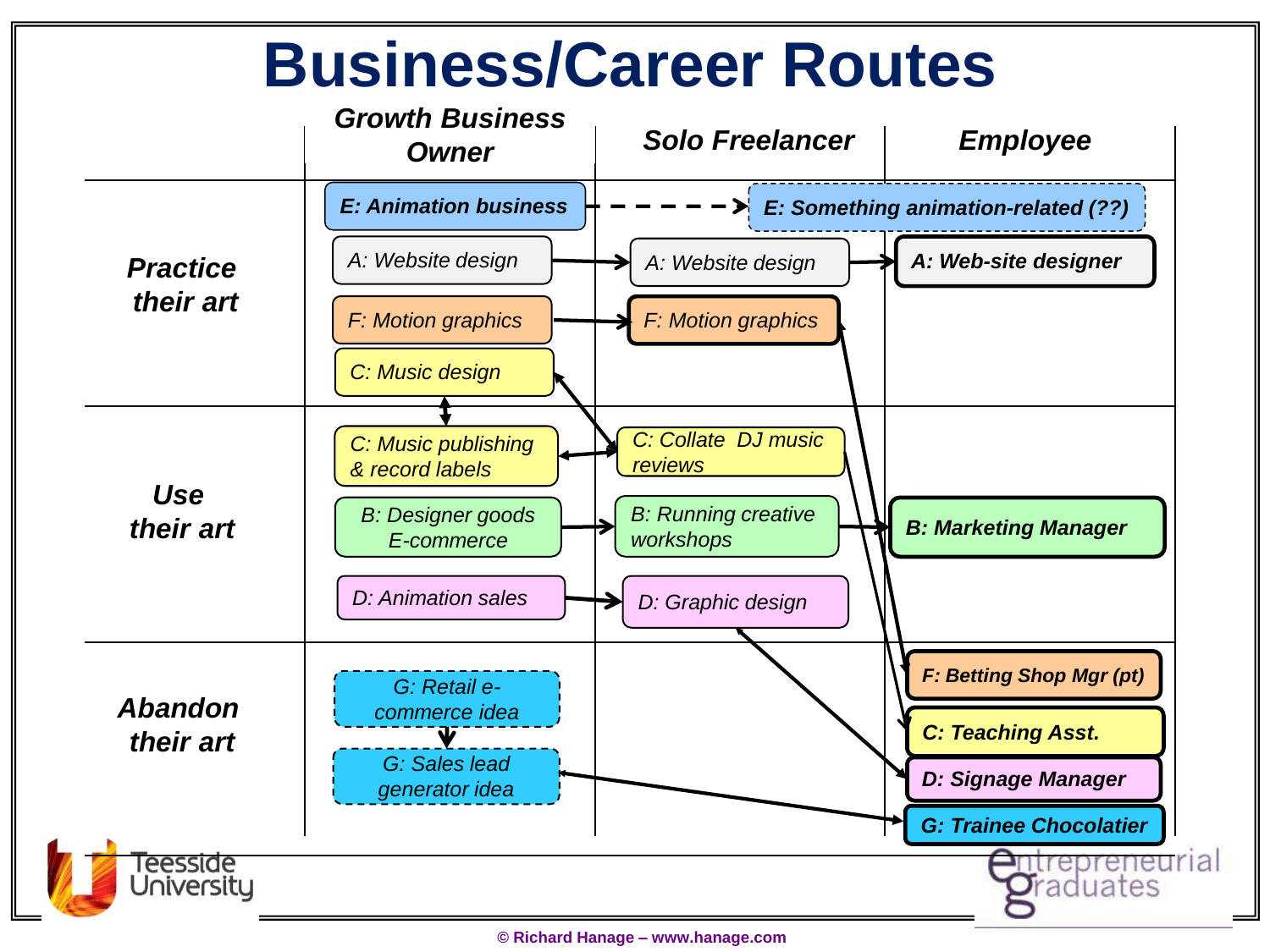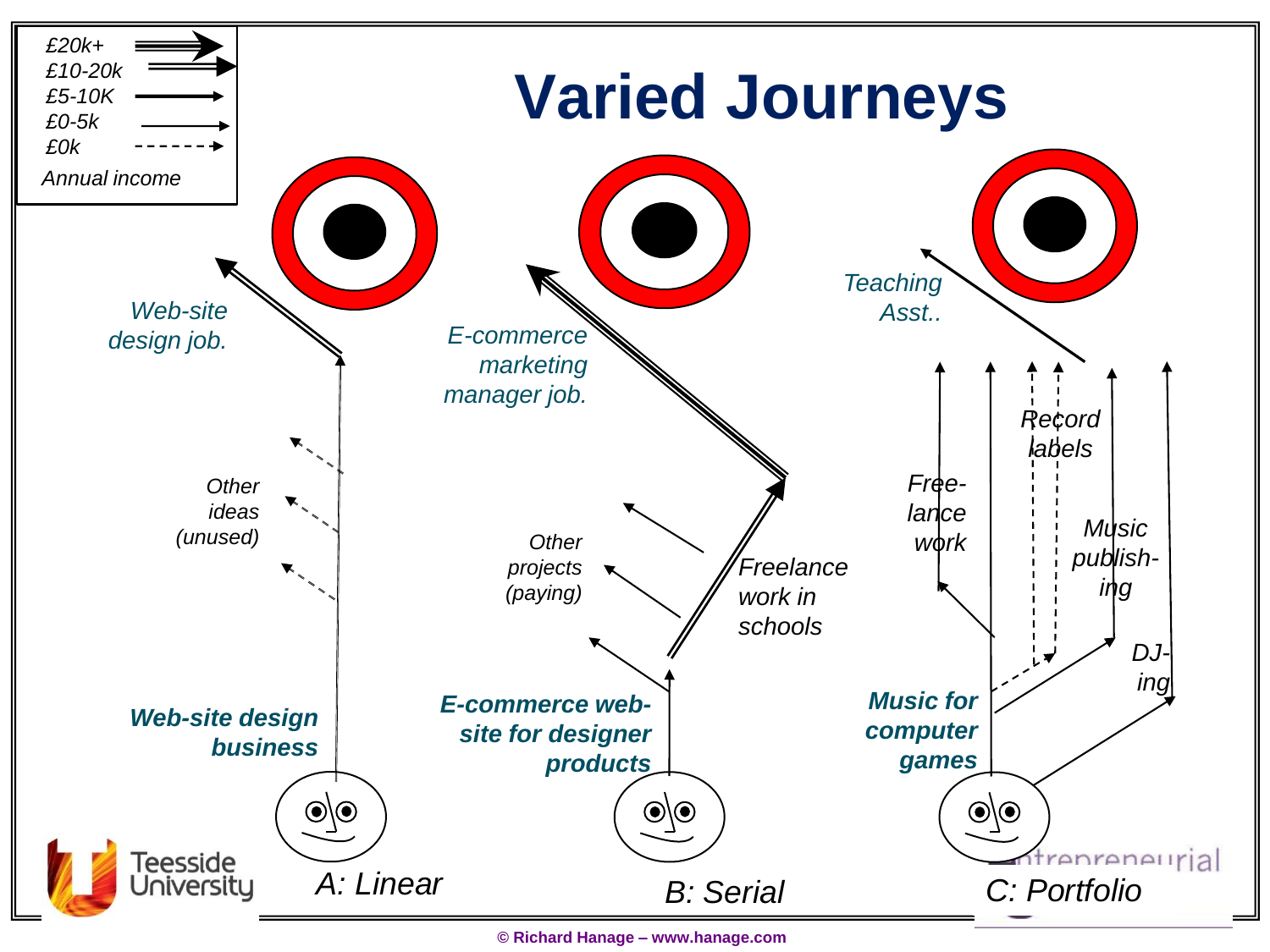# **Observations, please!**

- **Fill in your name & email on the feedback sheet**
- **Jot down at least three thoughts about the presentation so far (practical or academic).**
- **Discuss with your neighbour(s)**
- **Select one to tell us all about**

**Be ready to do this again at the end of the workshop…………**



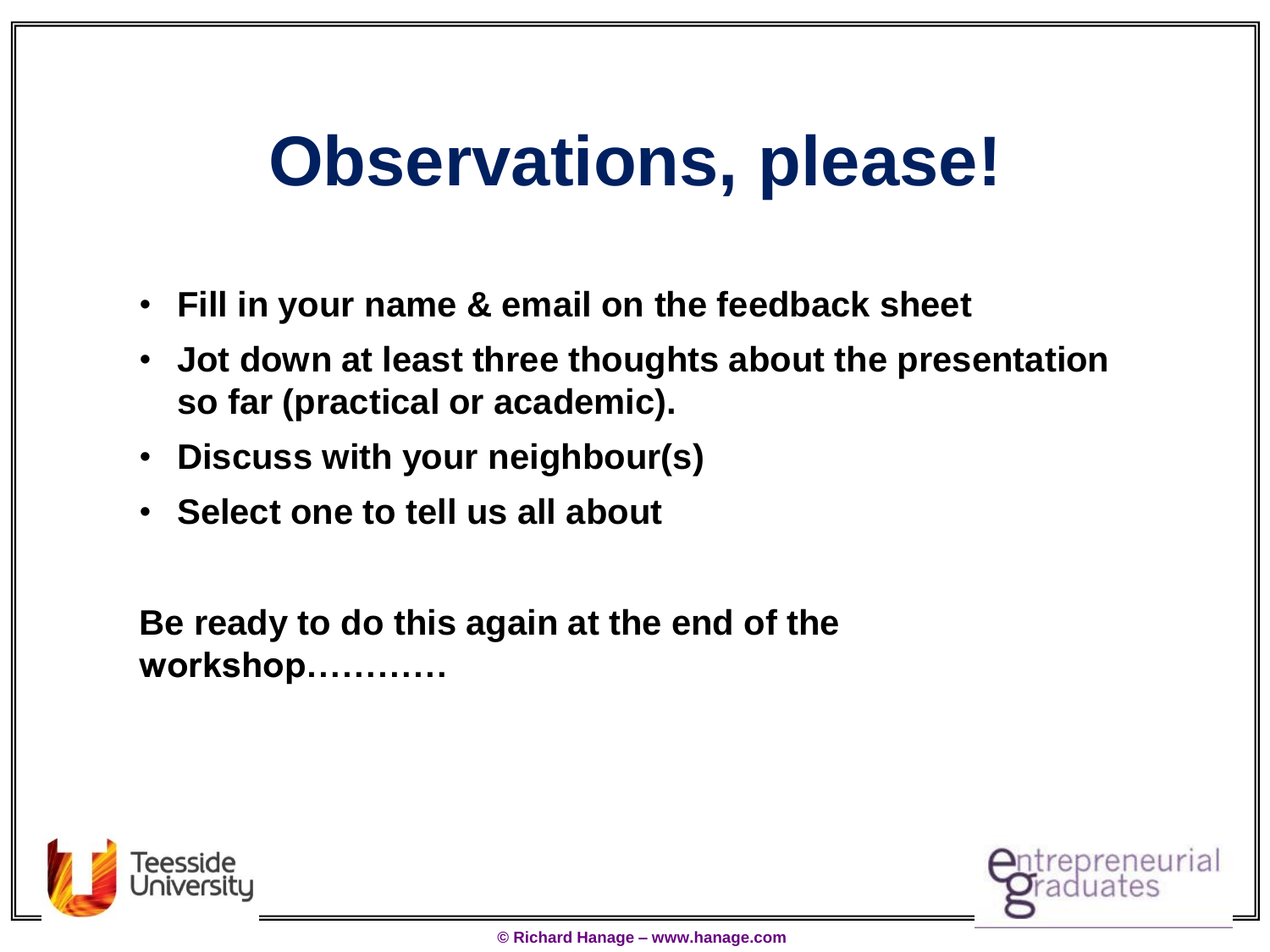### **Academic Analysis: Changes to 'Entrepreneurial Intent' after Start-up.**

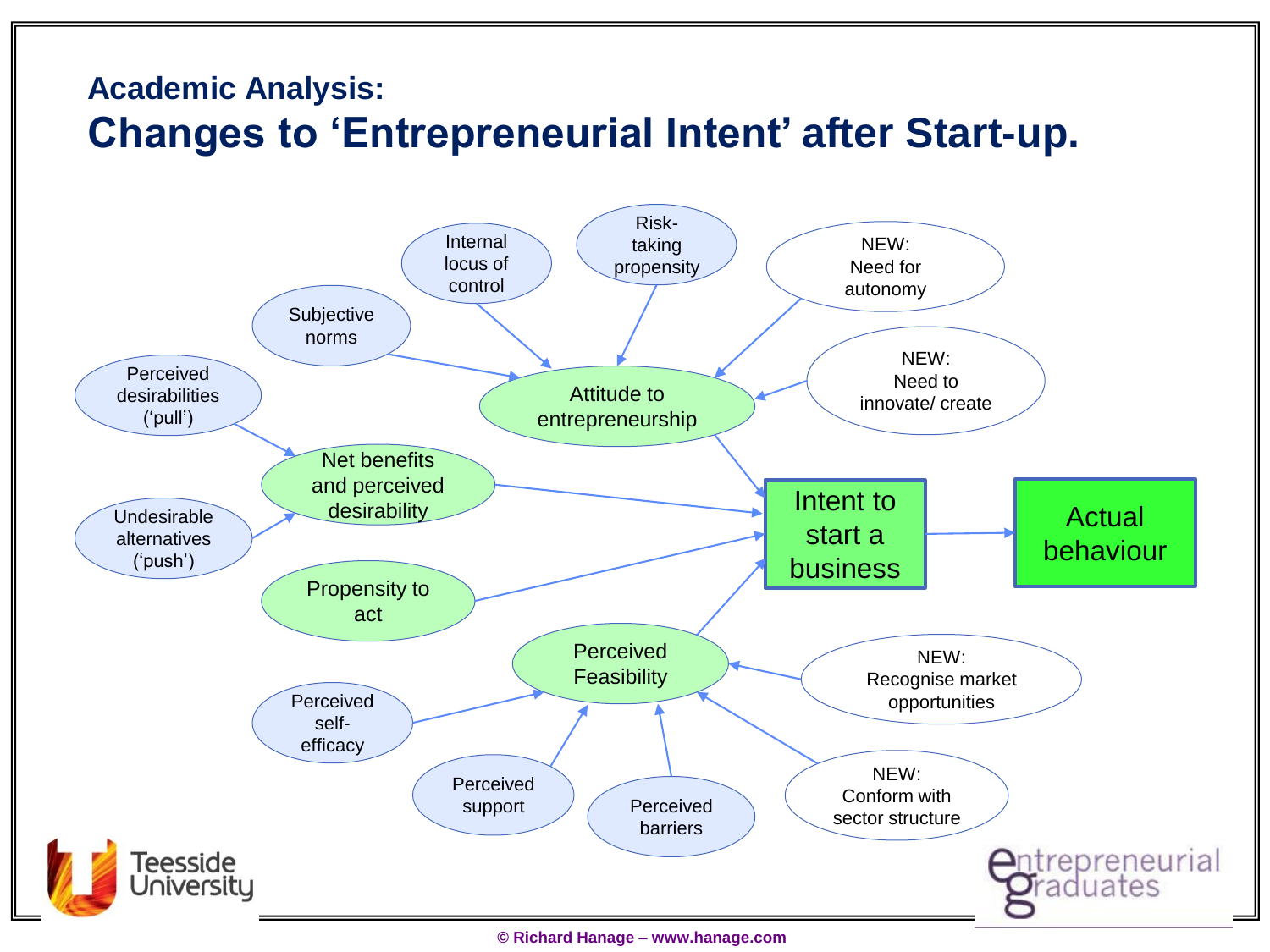### **Practical analysis: Reasons for Failure?**

|                                  | $\blacktriangle$ | B              | C              | D         | Е              | F         | G            |
|----------------------------------|------------------|----------------|----------------|-----------|----------------|-----------|--------------|
| Parents not entrepreneurial      | X                |                | X              | $\sf X$   |                |           | X            |
| Little prior enterprise activity | $\sf X$          |                |                |           |                | X         |              |
| Little enterprise education      | $\sf X$          | $\sf X$        | X              | X         | X              | X         | $\sf X$      |
| Naive about business             | $\sf X$          |                |                | $\sf X$   |                | X         | $\sf X$      |
| Did not understand market        | $\sf X$          | XX             | $\sf X$        | X         |                | X         | $\sf X$      |
| <b>Product below standard</b>    |                  |                |                |           |                |           |              |
| Market too small                 |                  | $\overline{X}$ | <b>XX</b>      |           |                | X         |              |
| Ideas too ambitious/untested     |                  | $\sf X$        |                |           |                |           | XX           |
| <b>Team issues</b>               |                  | $\sf X$        | $\overline{X}$ | <b>XX</b> |                |           | $\mathsf{X}$ |
| No confidence to network/sell    | XX               |                |                |           |                | <b>XX</b> |              |
| Over-optimistic support          | $\sf X$          | $\sf X$        | $\sf X$        | $\sf X$   | X              |           |              |
| Alternative income source        |                  | $\sf X$        |                |           |                | X         |              |
| Insufficient effort              | $\overline{X}$   |                | X              | X         | $\overline{X}$ | X         |              |
| Insufficient charm               | X                |                | X              |           |                | X         |              |

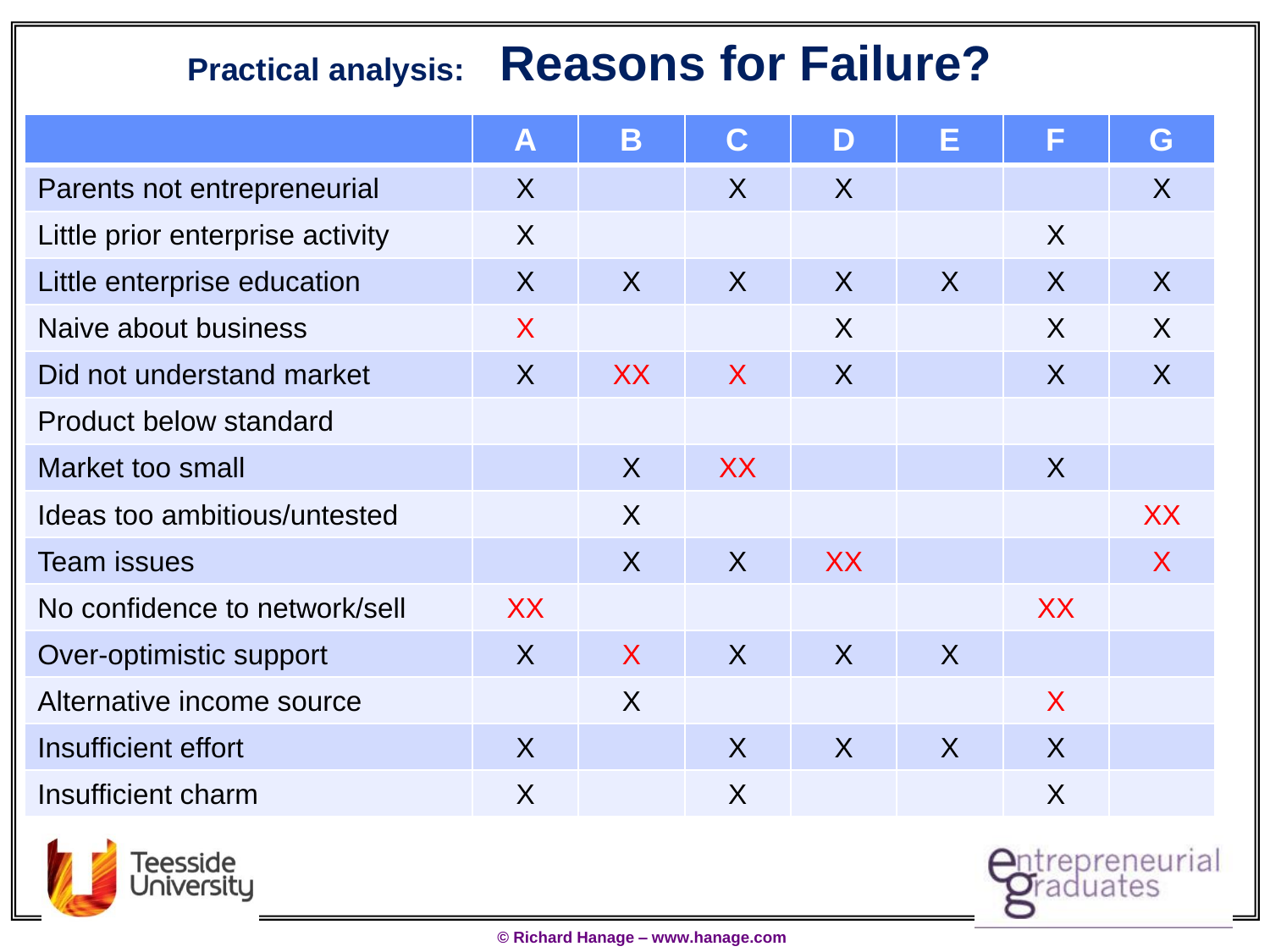## **Issues Arising from the Insights**



*Are start-up programmes for creative graduates value for money?*